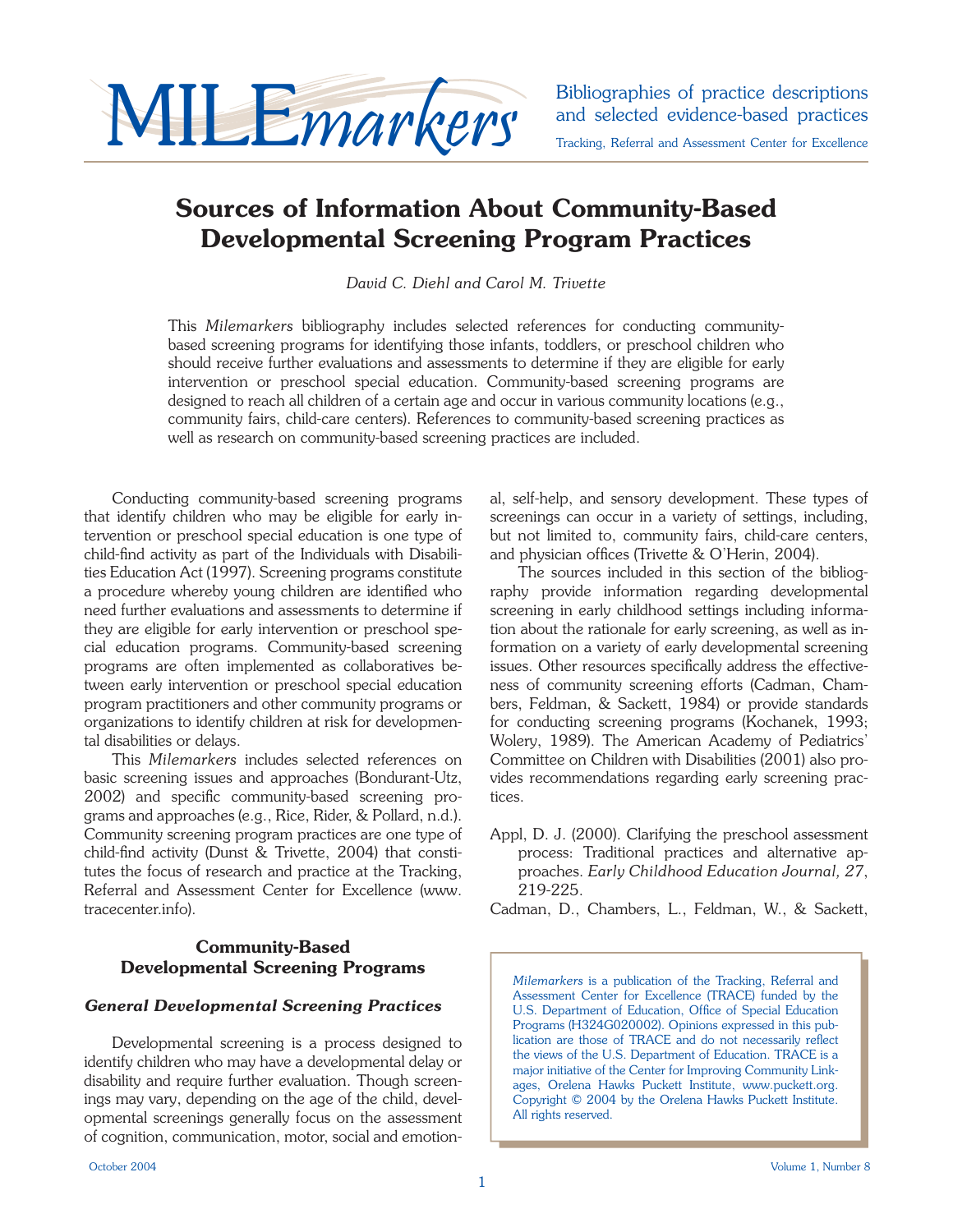

D. (1984). Assessing the effectiveness of community screening programs. *Journal of the American Medical Association, 251*, 1580-1585.

- Cadman, D., Chambers, L. W., Walter, S. D., Ferguson, R., Johnston, N., & McNamee, J. (1987). Evaluation of public health preschool child developmental screening: The process and outcomes of a community program. *American Journal of Public Health, 77*, 45-51.
- Glascoe, F. P. (1991). Developmental screening: Rationale, methods, and application. *Infants and Young Children, 4*(1), 1-10.
- Kenny, T. J., & Culbertson, J. L. (1993). Developmental screening for preschoolers. In J. L. Culbertson & D. J. Willis (Eds.), *Testing young children: A reference guide for developmental, psychoeducational, and psychosocial assessments* (pp. 73-100). Austin, TX: Pro-Ed.
- Kochanek, T. T. (1993). Enhancing screening procedures for infants and toddlers: The application of knowledge to public policy and program initiatives. In D. M. Bryant & M. A. Graham (Eds.), *Implementing early intervention: From research to effective practice* (pp. 46-66). New York: Guildford Press.
- Oehler, J. M., Goldstein, R. F., Carlett, A., Boshkort, M., & Brazy, J. E. (1993). How to target infants at highest risk for developmental delay. *Maternal-Child Nursing Journal, 18*, 20-23.
- Solomon, R., Clougherty, S. L., Shaffer, D., Hofkosh, D., & Edwards, M. (1994). Community-based developmental assessment sites: A new model for pediatric "child-find" activities. *Infants and Young Children, 7*(2), 67-71.
- Wolery, M. (1989). Child find and screening issues. In D. B. Bailey, Jr. & M. Wolery (Eds.), *Assessing infants and preschoolers with handicaps* (pp. 119-143). Columbus, OH: Merrill.
- Ysseldyke, J. E., Thurlow, M. L., & O'Sullivan, P. J. (1987). The impact of screening and referral practices in early childhood special education: Policy considerations and research directions. *Journal of Special Education, 21*(2), 85-96.

#### *Community Fairs*

Community-based developmental screenings of young children are frequently conducted as part of collaborative health fairs or similar community events. These community fairs typically provide practitioners the opportunity to screen large numbers of children for a variety of conditions as well as provide referral information concerning available resources and supports. Selected references regarding how to conduct community fairs (American Academy of Pediatrics, n.d.) and research on the effectiveness of community fairs (Bryan, Deveraux, York, & Schoh, 1991) are included.

- American Academy of Pediatrics. (n.d.). *A guide to organizing and promoting your health fair*. Retrieved January 24, 2005, from http://www.aap.org/family/healthfairkit.htm.
- Bean, J. M., & Hutchinson, P. A. (1996). Kids Health Day: One community hospital's approach to health education for families. *Patient Education and Counseling, 27*, 53-62.
- Berghaus, W. C. B., & Graham, J. (1982). *Planning and conducting a community health screening fair: NCCSCE working paper series, [Number 2]*. Blacksburg, VA: National Council on Community Services and Continuing Education. (ERIC Document Reproduction Service No. ED224506).
- Bryan, J. M., Deveraux, J. M., York, M. L., & Schoh, R. J. (1991). How effective are health fairs? Quantitative evaluation of a community health fair. *American Journal of Health Promotion, 6*, 85-88.
- Community screening [Sidebar]. In M. A. Yarbrough, *Step by step: Incorporating developmental screening into programs and services for young children*. (n.d.). Chicago: Ounce of Prevention Fund.
- Rice, C. A., Rider, L., & Pollard, J. M. (n.d.). *Health fair planning guide*. College Station, TX: Texas A&M University, Texas Cooperative Extension.
- Tirosh, E., Lechtman, M., Diamond, H., & Jaffe, M. (1993). An effective community-based approach to the identification of neurodevelopmental delay in childhood. *Developmental Medicine and Child Neurology, 35*, 238-242.
- Werch, C. E., Schroeder, D. A., & Matthews, L. L. (1986). The health fair as a health promotion strategy: Effects on health risk behaviors and the utility of specific health fair activities. Journal of American *College Health, 35*(2), 74-79.

### *Child-Development Days*

Child-development days are community-based child screening and parent education events that are implemented at specific times and places in the community and are conducted collaboratively with other early childhood agencies including schools, early intervention programs, and human-services agencies (Wright & Ireton, 1995). These types of screening programs focus on developmental and health issues in young children and generally use a variety of strategies to gather screening information: parent questionnaires; developmental screening through observation of child play; hearing, vision, and health screening; and parent-professional discussions of children's development.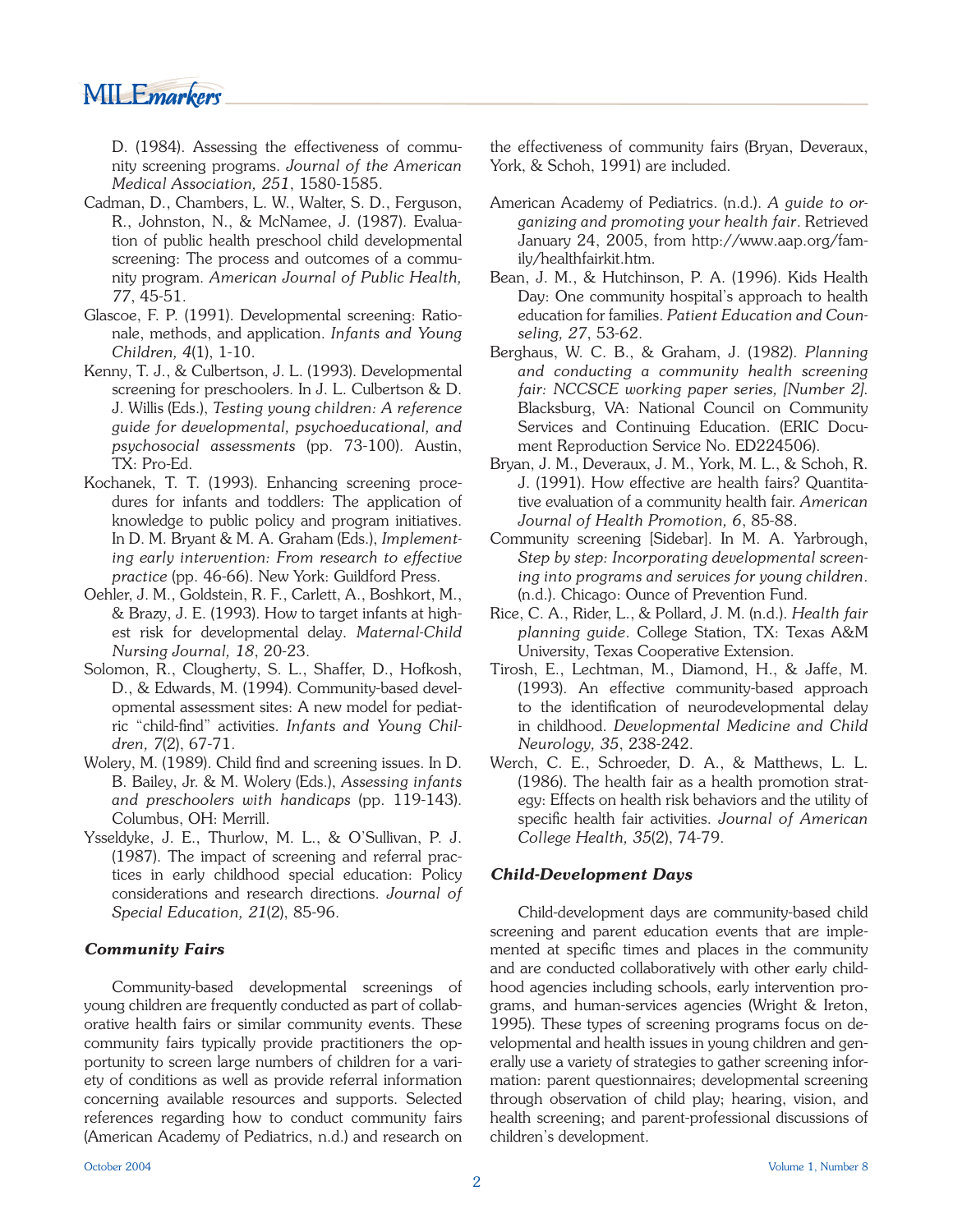# MILE*markers*

- Cooperative Educational Service Agency 10. (n.d.). *Childfi nd development days home page*. Retrieved January 25, 2005, from http:..www.cesa6.k12. wi.us/RSN/Childfind/DevelopmentDays/Home. html.
- Feil, E. G., & Becker, W. C. (1993). Investigation of a multiple-gated screening system for preschool behavior problems. *Behavioral Disorders, 19*, 44-53.
- Feil, E. G., Severson, H. H., & Walker, H. M. (1998). Screening for emotional and behavioral delays: The Early Screening Project. *Journal of Early Intervention, 21*, 252-266.
- Feil, E. G., Walker, H. M., Severson, H. H., & Ball, A. (2000). Proactive screening for emotional/behavioral concerns in Head Start preschools: Promising practices and challenges in applied research. *Behavioral Disorders, 26*, 13-25.
- Serna, L. A., Lamros, K., Nielsen, E., & Forness, S. R. (2002). Head Start children at risk for emotional or behavioral disorders: Behavior profiles and clinical implications of a primary prevention program. *Behavioral Disorders, 27*, 137-141.
- Severson, H. H., & Walker, H. M. (2002). Proactive approaches for identifying children at risk for socio-behavioral problems. In K. L. Lane, F. M. Gresham, & T. E. O'Shaughnessy (Eds.), *Interventions for children with or at risk for emotional and behavioral disorders* (pp. 33-53). Boston: Allyn and Bacon.
- Walker, H. M., Severson, H. H., & Feil, E. G. (1995). Early Screening Project: A proven child find pro*cess: User manual*. Eugene, OR: Applied Behavior Science Press.
- Wright, A., & Ireton, H. (1995). Child development days: A new approach to screening for early intervention. *Journal of Early Intervention, 19*, 253-263.

#### *Child-Care-Based Screening Programs*

General developmental screenings are frequently conducted in child-care centers and other early childhood settings. Early Head Start (Early Head Start National Resource Center, 2000), Head Start (O'Brien, 2001), and other programs (Ni Bhrolchain, 2002) are typical places where developmental screenings are conducted. The reader is referred to a number of resources that emphasize standards for quality screening and assessment in these environments (Printz, Borg, & Demaree, 2003) and research regarding the effectiveness of screening practices in child-care settings (Glascoe, Foster, & Wolraich, 1997).

Early Head Start National Resource Center. (2000). *Developmental screening, assessment and evalu-* *ation: Key elements for individualizing curricula in Early Head Start programs*. Washington, DC: Author.

- Glascoe, F. P., Foster, E. M., & Wolraich, M. L. (1997). An economic analysis of developmental detection methods. *Pediatrics, 99*, 830-837.
- Ni Bhrolchain, C. M. (2002). Referral patterns to a district child development centre: 25 years experience. *Public Health, 116*, 300-303.
- O'Brien, J. (2001, April). How screening and assessment practices support quality disabilities services in Head Start. *Head Start Bulletin*(70), Retrieved December 8, 2003, from http://www.headstartinfo.org/publications/hsbulletin70/hsb70\_07.htm.
- Printz, P. H., Borg, A., & Demaree, M. A. (2003). *A look at social, emotional, and behavioral screening tools for Head Start and Early Head Start*. Center for Children and Families, Education Development Center. Retrieved January 24, 2005, from http://notes.edc.org/CCF/ccflibrary. nsf/aadb9d70967202f085256e130019026d/ 4ef7c268ca492cef85256e2f006d178c/\$FILE/ screentools.pdf.
- Yarbrough, K. W. (n.d.). *Step by step: Incorporating developmental screening into programs and services for young children*. Chicago: Ounce of Prevention Fund.

#### **Summary**

Practitioners responsible for child-find activities have at their disposal a number of options for conducting community-based developmental screening programs to identify infants, toddlers, and preschool children who are potentially eligible for early intervention or preschool special education. This *Milemarkers* includes selected references to practice descriptions and research on the characteristics of community-based developmental screening programs that can be used to identify children who should receive further evaluations and assessments to determine their eligibility for early intervention or preschool special education services.

#### **Acknowledgments**

Appreciation is extended to Crystal Jean for typing, Teresa Imfeld for editing, and Kaki Roberts for final layout of the manuscript.

#### **References**

American Academy of Pediatrics. (n.d.). *A guide to organizing and promoting your health fair*. Retrieved January 24, 2005, from http://www.aap.org/fam-